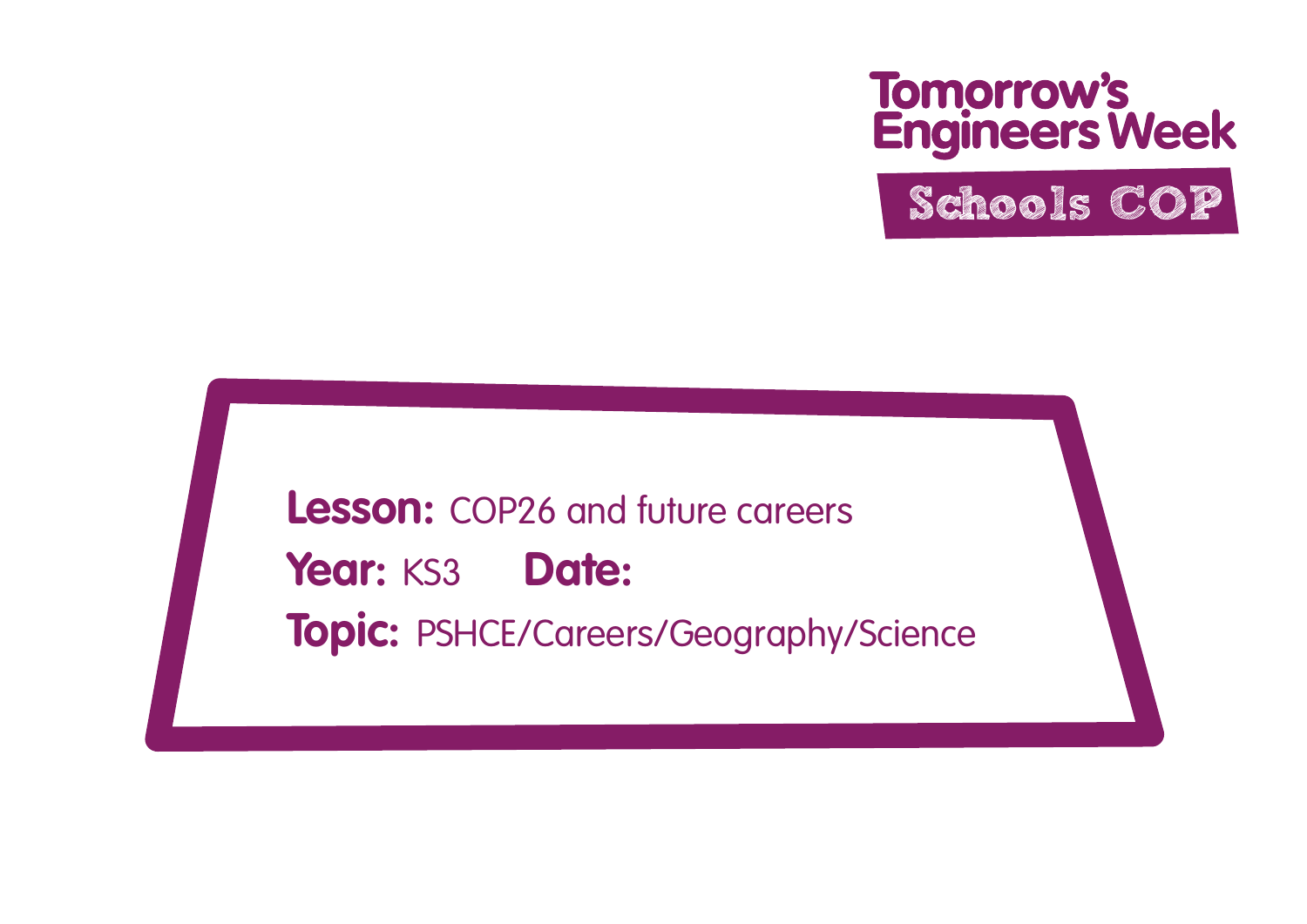### **Learning objective and outcome**

#### **By the end of today's lesson, students will understand:**

- What COP26 is
- How climate change will affect you in the future
- How future careers could help to solve the problems caused by climate change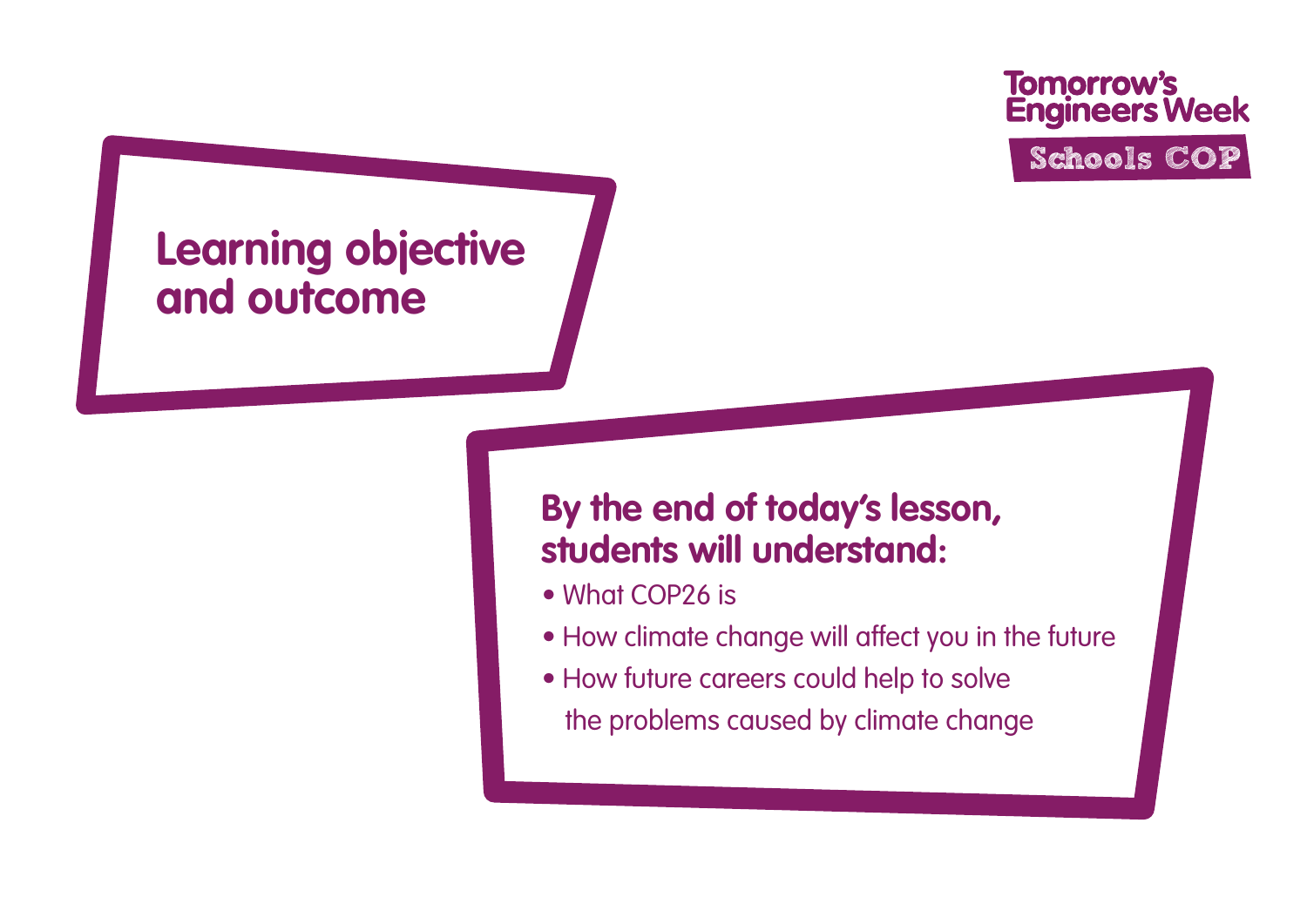#### **Introduction** (10 min)

Access prior knowledge: Powerpoint slide 1 has a multiple choice 'call my bluff' style question asking what COP stands for. Hands up for each option. Reveal correct answer and details on slide 2.

For students who need some more information about what climate change is, use slide 3 to summarise (short explanatory clip from the BBC news website) then move on to slide 4.

For students who are already familiar with climate change, move on to slide 4, a **Think, Pair, Share** activity where students are encouraged to discuss their initial ideas about what climate change may mean for them in the future.

#### **Film viewing**  (up to 20 mins)

Students view the Tomorrow's Engineers Week Schools COP film which demonstrates some ideas that young people have already had to tackle climate change and how engineers (and engineering careers) can help achieve net zero.

The film is 20 minutes, but if time is short, you could view the 1 minute trailer which just gives a taster of the ideas young people have.

Both films will be on the website. Long version: **[teweek.org.uk/schools-cop-film](http://teweek.org.uk/schools-cop-film)** Short version: **[teweek.org.uk/schools-cop-trailer](http://teweek.org.uk/schools-cop-trailer)**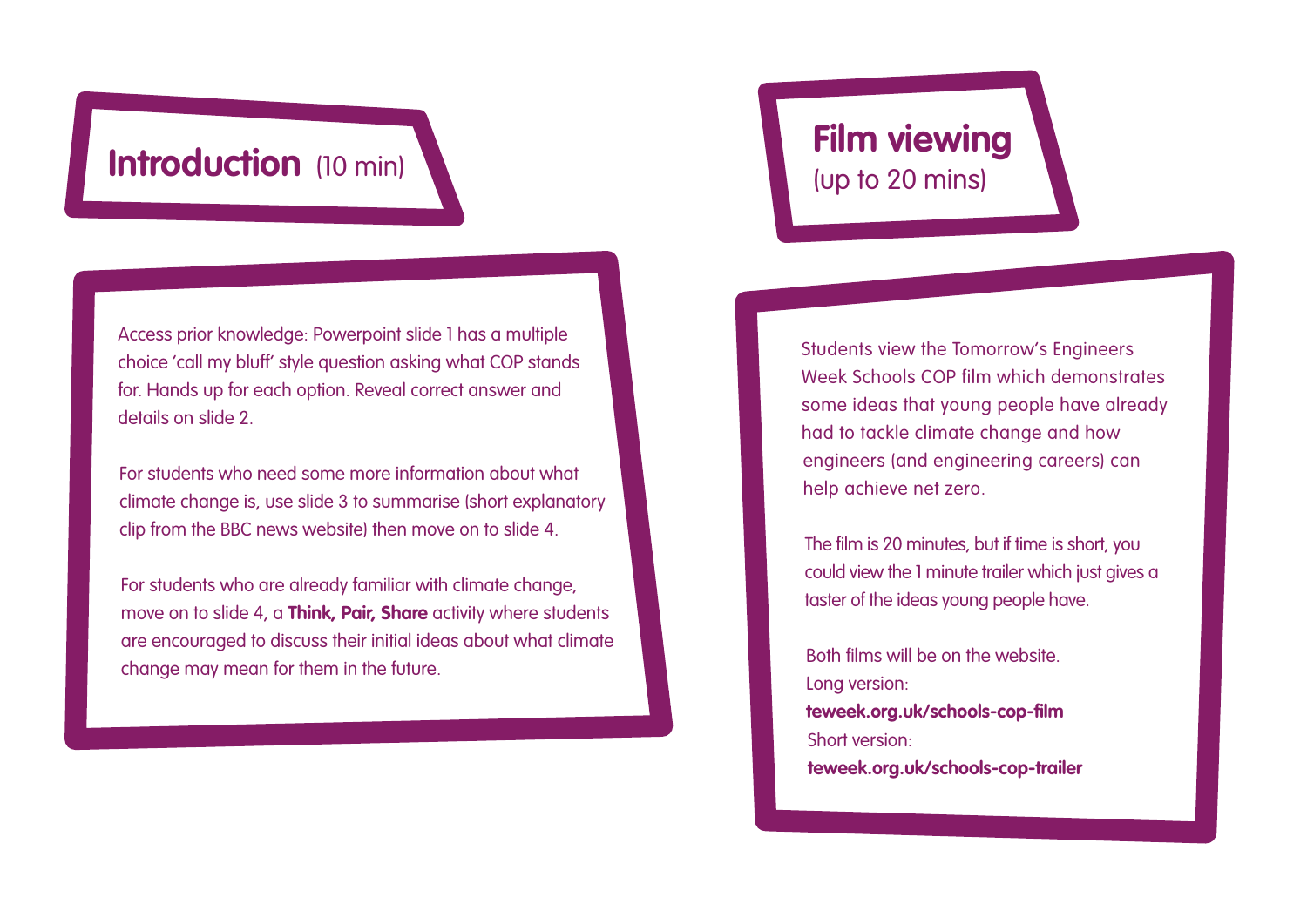#### **Follow-up activity**

(depending on time available)

Explain that COP26 has a variety of goals to achieve. These are summarised here: **[ukcop26.org/cop26-goals.](http://ukcop26.org/cop26-goals)** In the following activity, students are going to think about how their future jobs could help to achieve these goals. Split the class into 4 groups to consider:

- What YOU can do to tackle climate change in your future career
- What YOUR SCHOOL or LOCAL COMMUNITY could do to tackle climate change
- What THE COUNTRY needs to do to tackle climate change
- What ENGINEERING solutions do you think could tackle climate change

At the end of this plan (page 8 to 11) are suggested questions for each group to consider.

If this approach seems too vague for your students, you could look to focus on topics, such as:

- renewable energy
- curtail deforestation
- speed up the switch to electric vehicles
- protect and restore ecosystems
- build defences and warning systems to avoid loss of homes, livelihoods and even lives

The teacher may wish to make the selection beforehand depending upon the ability and prior knowledge of the group. The goals are bullet pointed on slide 6 and 7.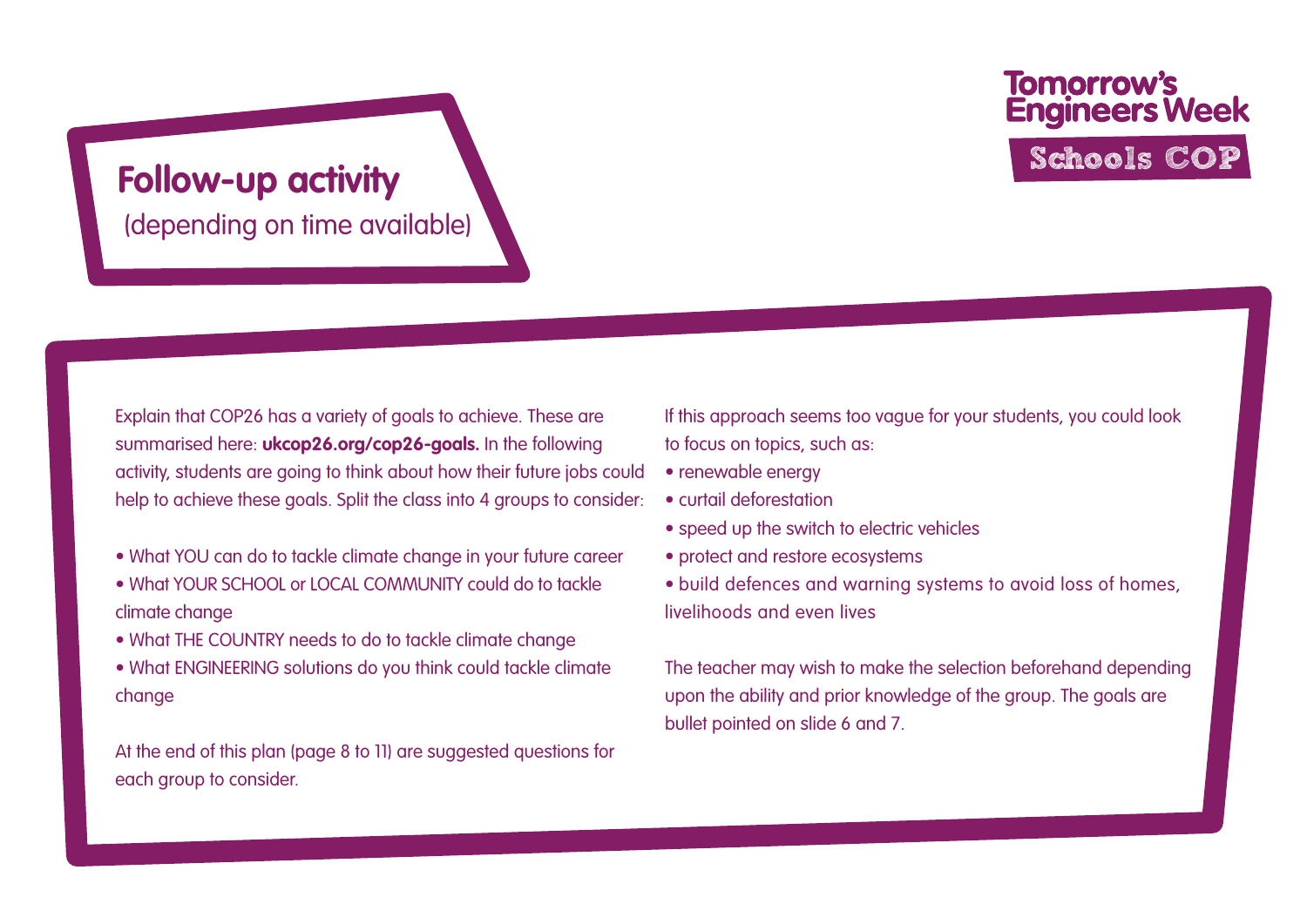(depending on time available)

## **Tomorrow's<br>Engineers Week** Follow-up activity **Schools** COP

Split the class into smaller groups for a carousel discussion activity.

Each smaller group is allocated one of the goals and given a large sheet of paper. They should put themselves in the roles of a scientist, engineer or designer and spend a few minutes generating ideas about the skills and future jobs which will be required to achieve that COP26 goal. They can mind-map/spiderdiagram their ideas (each group should nominate a scribe).

Their ideas may include things that they have seen in the Schools COP film as well as new ideas of their own.

When the time is up, the groups will go on tour around the various goal stations where they review what each group has written down

The teacher should gauge how much time is needed at each carousel station to maintain pace and engagement.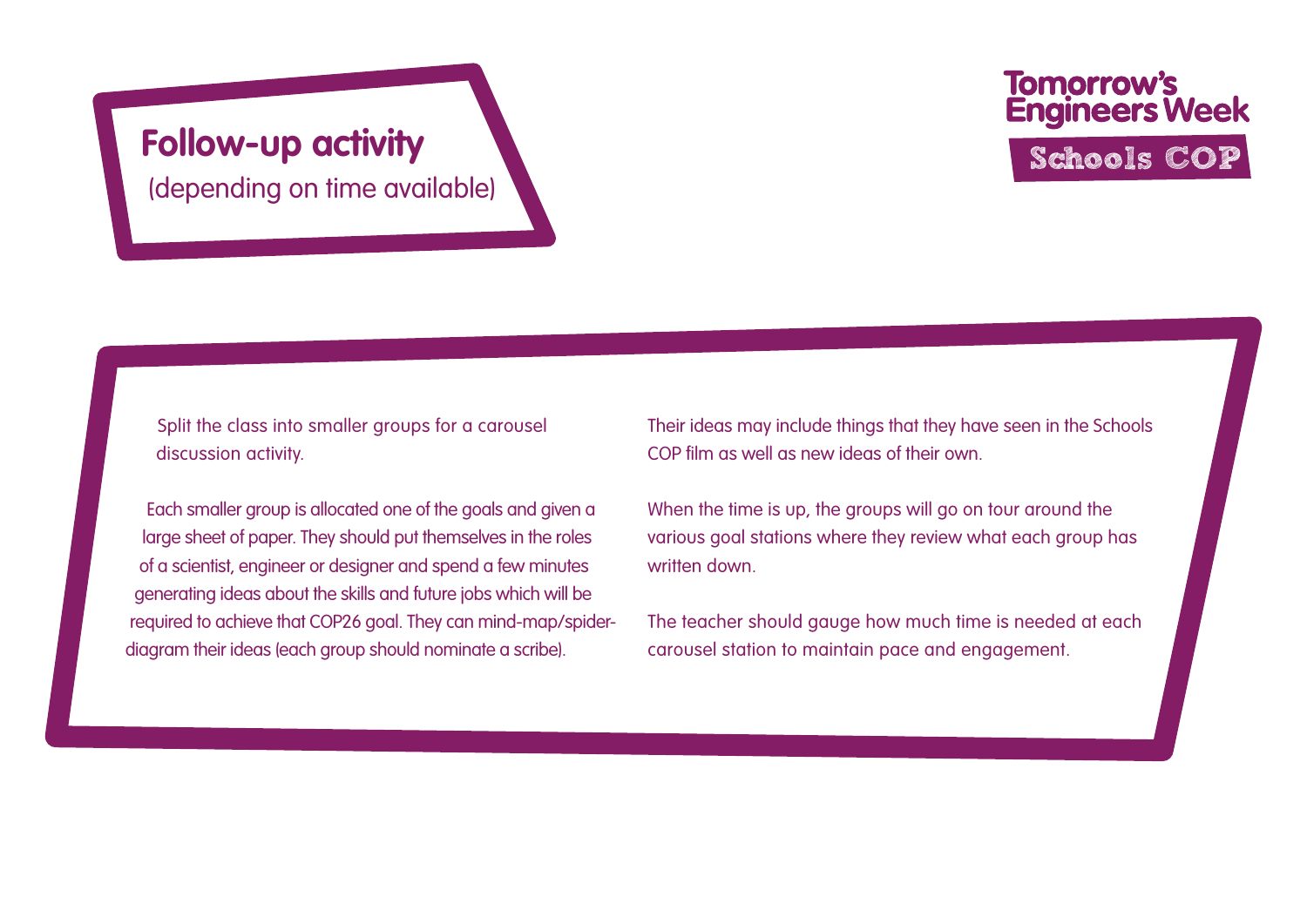When the groups have made it back to their original stations, take whole class feedback on what has been learned and discussed during the session through a class debate with the teacher in the chair: prompt questions are given on slide 9.

**Plenary**

Now it's time to vote on what you think the priorities should be from the ideas discussed in the broadcast. If you did not watch the full broadcast, vote on the ideas you have discussed in class to identify the most important. Teacher (or a nominated student) records vote results and summarises class discussions on the feedback form.

Please complete the follow-up feedback form at **[teweek.org.uk/schools-cop-survey](http://teweek.org.uk/schools-cop-survey)** For more inspirational stories of net zero engineers visit **[teweek.org.uk](http://teweek.org.uk)**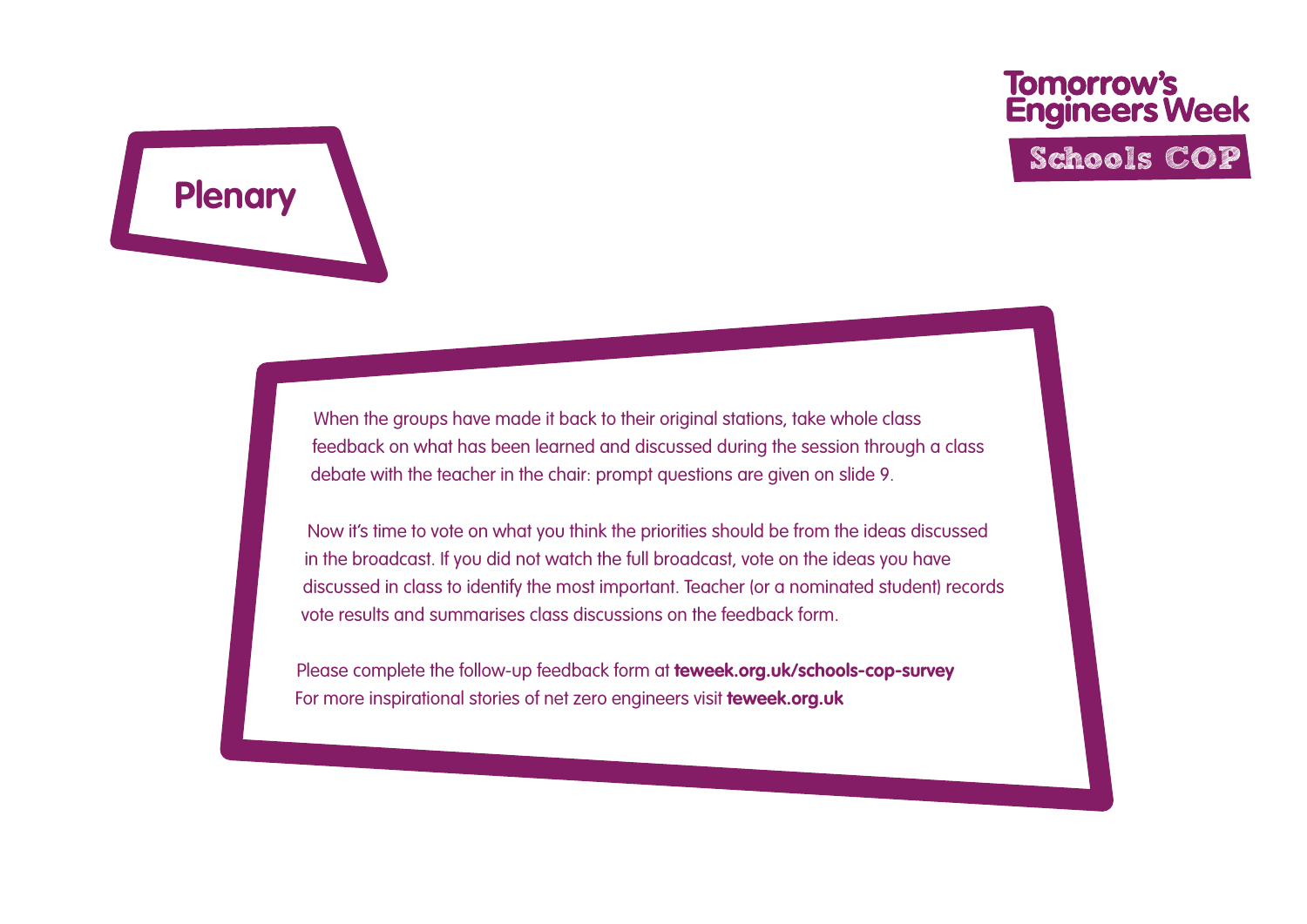#### **Key words**

COP26 Climate change

#### **Resources**

- A projector and screen to show the PowerPoint slides and broadcast/film.
- Large sheets of paper and marker pens for the carousel discussion activity.
- To take this lesson further, there are a variety of resources available at Neon **[\(neonfutures.org.uk\)](http://neonfutures.org.uk)**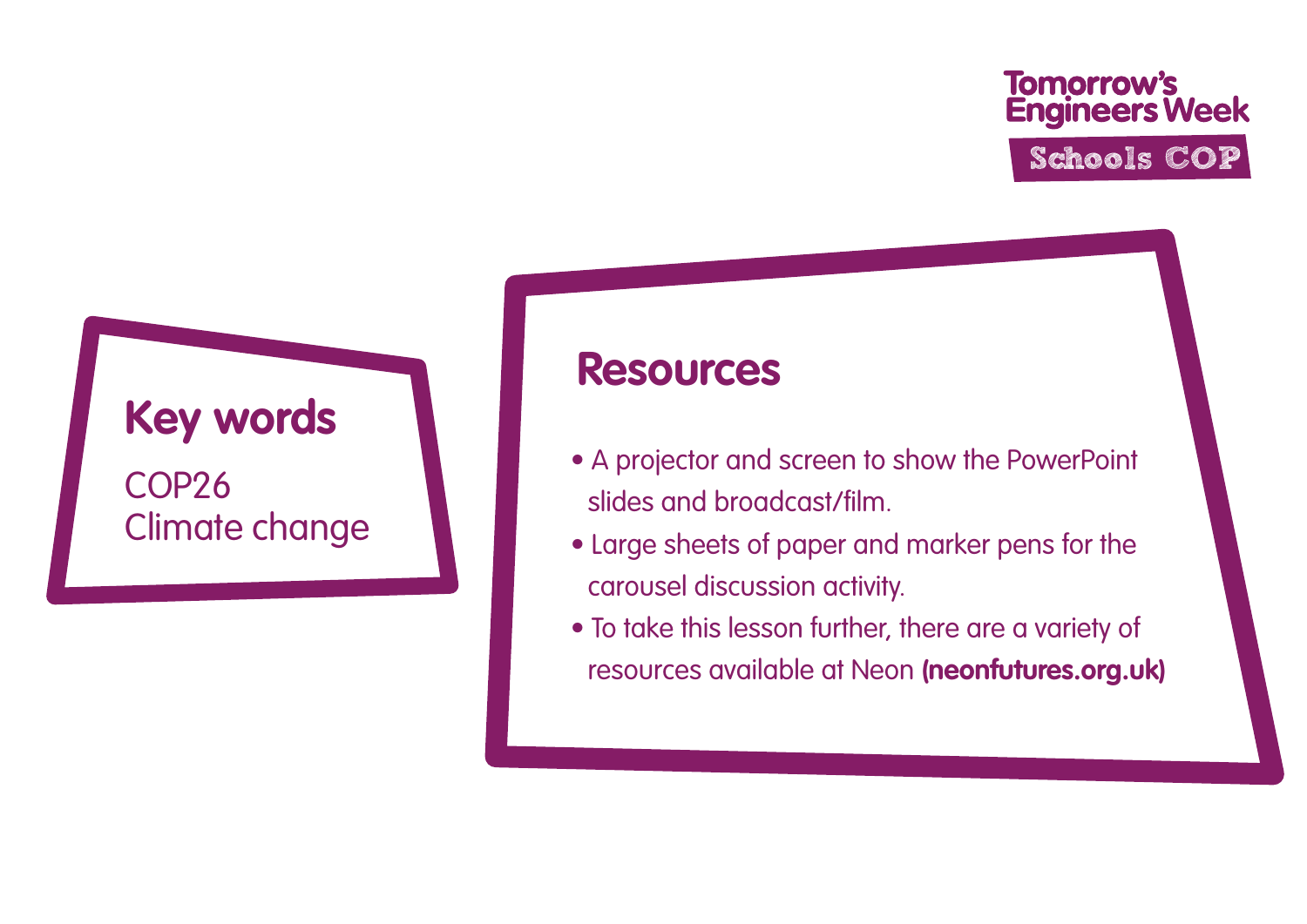

- What kind of things could you be working on as an engineer in 10 years' time, to help reduce the impact of climate change?
	- What can schools do to encourage young people to take subjects which can help tackle climate change?
	- What would you say to your peers to get them interested in a career in helping meet net zero?
	- What skills will we need as a workforce to tackle climate change and achieve net zero?
	- How do we get people interested in a job that will help achieve net zero?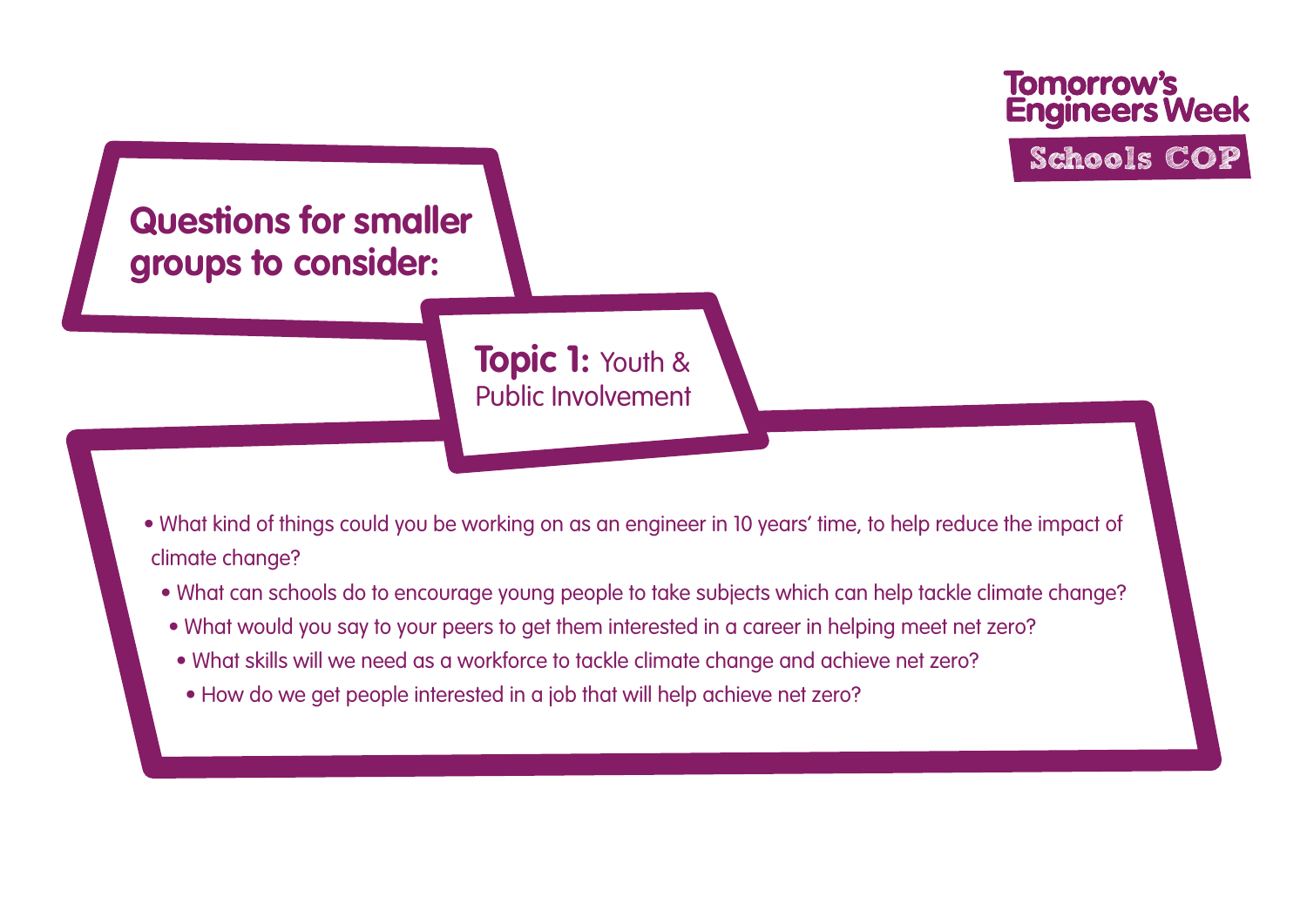

- What inventions do you think could help achieve net zero?
- What inventions do we need to reverse climate change?
- What skills will we need to come up with solutions to climate change?
- What is stopping us creating ideas that will achieve net zero?
- How do we get people interested in a job that will help achieve net zero?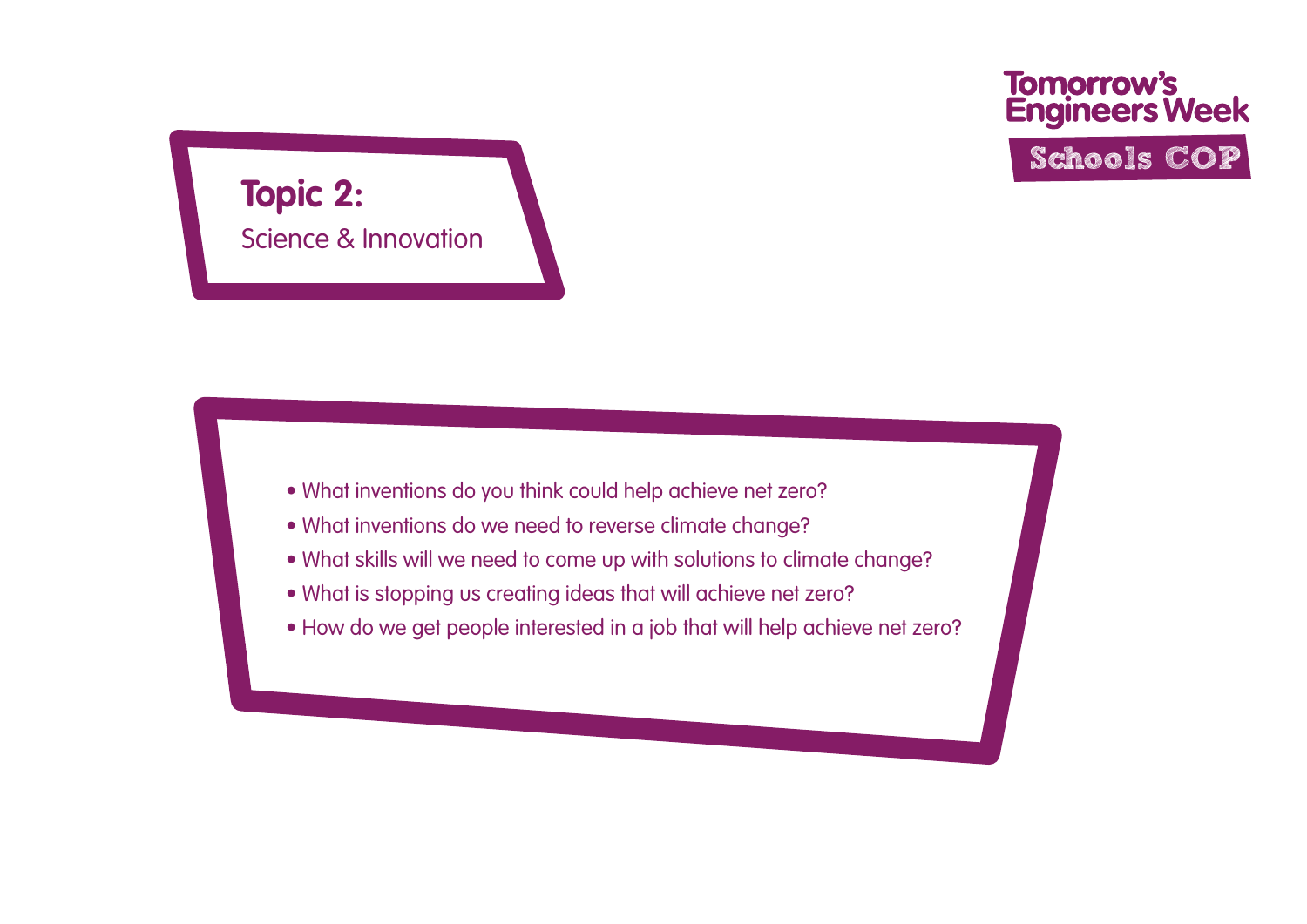**Topic 3:**  Nature, Cities, Regions & the Built Environment

- How do we improve our rural areas and protect wildlife from climate change?
- What will cities of the future look like?
- How will the built environment affect my career choices?
- What skills will we need to come up with ideas to make the changes we need to see happen?
- What is stopping us creating ideas that will achieve net zero?
- How do we get people interested in a job that will help achieve net zero?